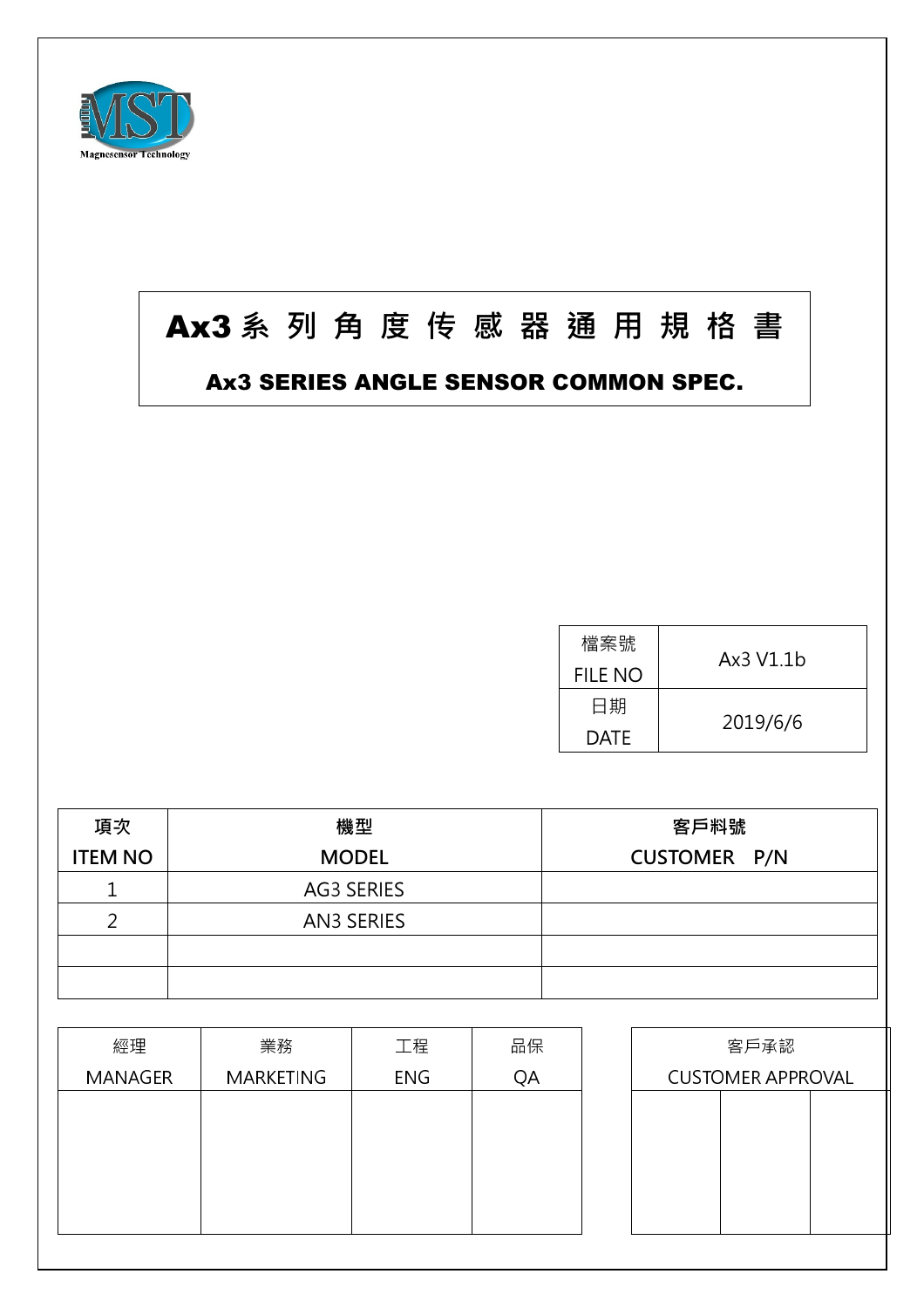| <b>Revision Record</b> |                        |                          |                          |                  |  |  |
|------------------------|------------------------|--------------------------|--------------------------|------------------|--|--|
| <b>Date</b>            | <b>Revised Section</b> | <b>Description</b>       | <b>Remark</b>            | <b>Version</b>   |  |  |
| 2018.6.19              | All                    | MS236, New Release       | <b>Engineering Draft</b> | 0.0              |  |  |
| 2018.7.12              | New Model              | A <sub>3</sub>           | <b>Engineering Draft</b> | 0.1a             |  |  |
| 2018.7.12              | Add Part number        | AN3: 10 bit version      | Sample date: 2019Q1      | 0.2a             |  |  |
| 2018.9.29              | Drawing Modify         | See drawing              | $\mathbf{u}$             | 0.2 <sub>b</sub> |  |  |
| 2019.1.18              | 8.8, 8.15, 8.16, 8.19  | Add-up AG3 Spec          | Sample date: 2019Q1      | 0.3a             |  |  |
| 2019.1.19              | Drawing Modify         | See drawing              | $\mathbf{u}$             | 0.3 <sub>b</sub> |  |  |
| 2019.3.26              | Drawing Modify         | See drawing              | Sample date: 2019Q2      | 1.0a             |  |  |
| 2019.5.20              | Drawing Modify & add   | Add-up Ax3 Spec.         | Sample                   | 1.1a             |  |  |
|                        | up 8.20 for center     |                          | date:2019.5.16           |                  |  |  |
|                        | position               |                          |                          |                  |  |  |
| 2019.6.6               | 1) Modify 8.4.1        | 1) Add-up: $@0=50\%;$    |                          | 1.1 <sub>b</sub> |  |  |
|                        | 2)8.5                  | 2) $\leq 0.05W$          |                          |                  |  |  |
|                        | 3)8.21                 | 3) User's filter circuit |                          |                  |  |  |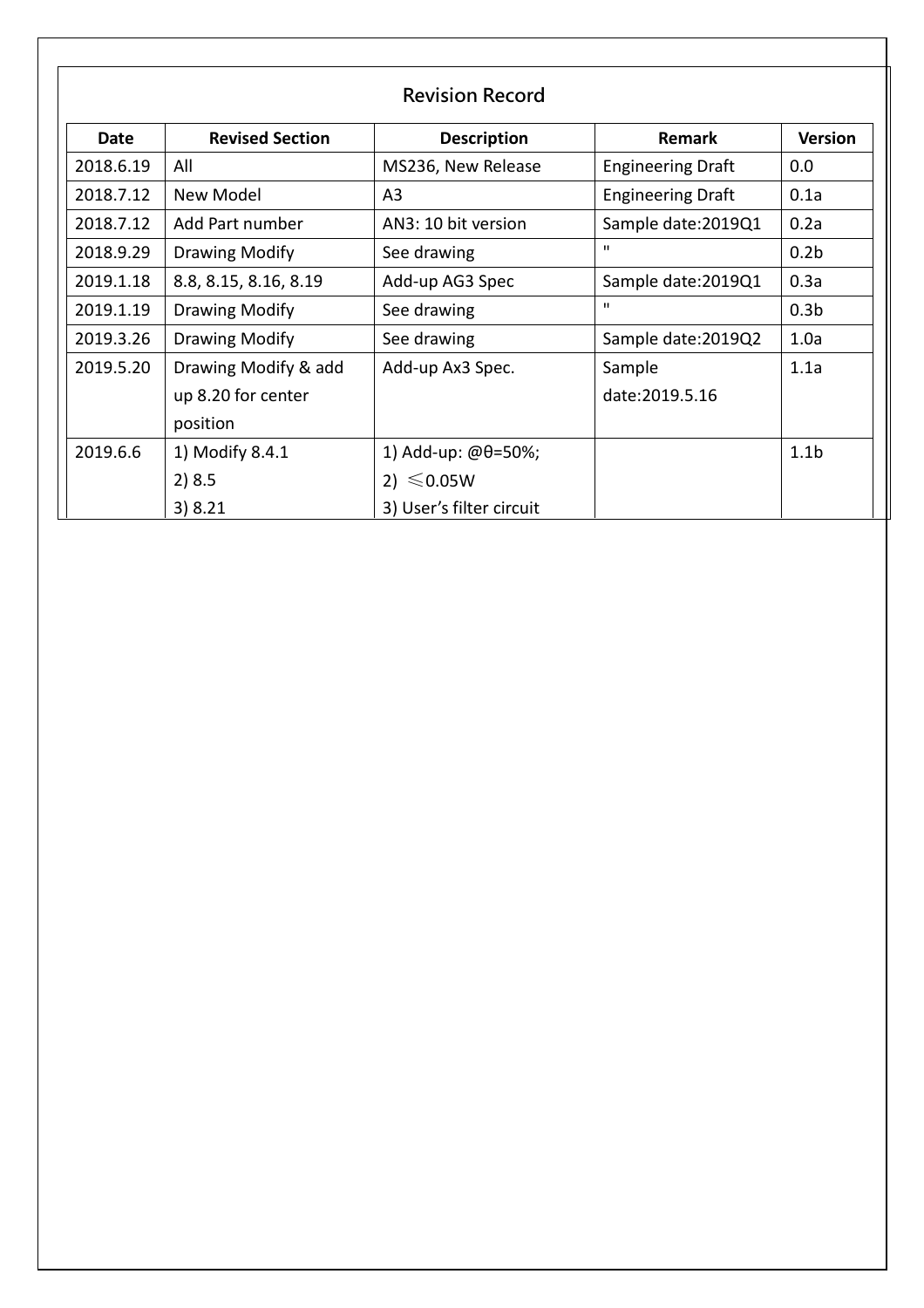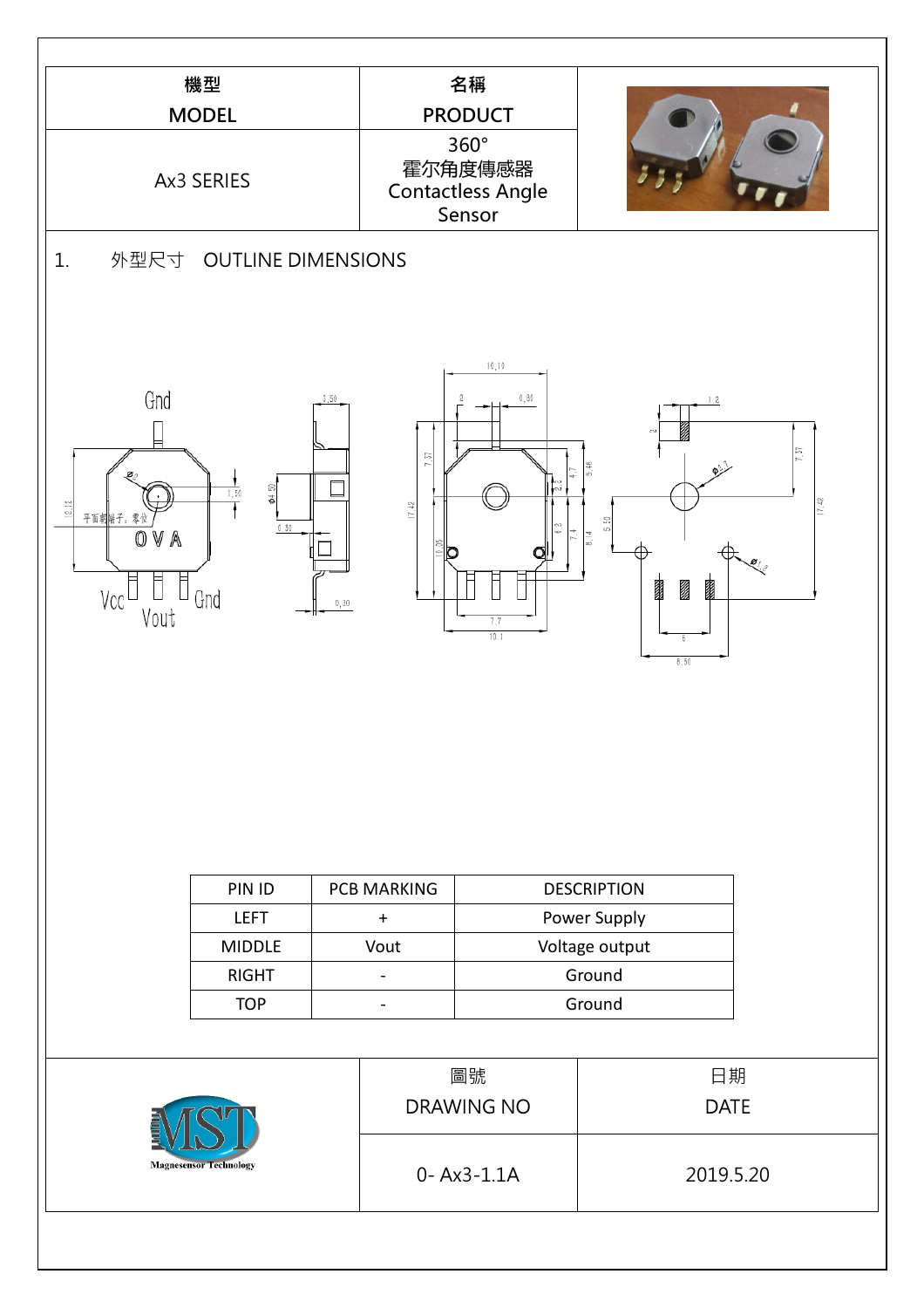|                  |                                                                                      |                                                                        |                       | Page 3 of 6                                                |  |  |
|------------------|--------------------------------------------------------------------------------------|------------------------------------------------------------------------|-----------------------|------------------------------------------------------------|--|--|
|                  | 接線說明<br><b>WIRING DESCRIPTION</b>                                                    |                                                                        |                       |                                                            |  |  |
|                  | 参照第1项 外型尺寸                                                                           |                                                                        |                       |                                                            |  |  |
|                  |                                                                                      | Refer to Clause (1) Outlined Dimension Drawing for Wiring Description. |                       |                                                            |  |  |
|                  |                                                                                      |                                                                        |                       |                                                            |  |  |
|                  |                                                                                      |                                                                        |                       |                                                            |  |  |
|                  |                                                                                      |                                                                        |                       |                                                            |  |  |
|                  |                                                                                      |                                                                        |                       |                                                            |  |  |
|                  |                                                                                      |                                                                        |                       |                                                            |  |  |
|                  |                                                                                      |                                                                        |                       |                                                            |  |  |
| 2 <sup>1</sup>   | 適用範圍                                                                                 |                                                                        |                       | 本產品適用於机器人、无人机、遥控器的角度測量,例如伺服                                |  |  |
|                  | <b>APPLICATION SCOPE</b>                                                             |                                                                        | 機、致動器的信號反饋電位器等;       |                                                            |  |  |
|                  |                                                                                      |                                                                        |                       | This product is suitable for the measuring of rotational   |  |  |
|                  |                                                                                      |                                                                        |                       | angle for servo and actuators on robots, UAV, Controllers. |  |  |
|                  |                                                                                      |                                                                        |                       |                                                            |  |  |
|                  |                                                                                      |                                                                        |                       |                                                            |  |  |
| 3.               | 機型                                                                                   |                                                                        |                       | AG3                                                        |  |  |
|                  | <b>MODEL</b>                                                                         |                                                                        |                       | AN <sub>3</sub>                                            |  |  |
| $\overline{4}$ . | 外觀                                                                                   |                                                                        |                       | 外觀應無明顯損傷, 如有疑義以限度樣品為準;                                     |  |  |
|                  | APPEARANCE                                                                           |                                                                        |                       | There shall be no remarkable damage in the visual          |  |  |
|                  | inspection. Products shall be judged by boundary samples<br>if there are any doubts. |                                                                        |                       |                                                            |  |  |
| 5.               | 安裝尺寸                                                                                 |                                                                        | 安装尺寸參照第1項·            |                                                            |  |  |
|                  |                                                                                      | <b>INSTALLATION DIMENSIONS</b>                                         |                       | REFER TO CLAUSE 1 OUTLINE DIMENSIONS                       |  |  |
|                  |                                                                                      |                                                                        |                       |                                                            |  |  |
| 7 <sub>1</sub>   | 最大額定                                                                                 | <b>MAX RATINGS</b>                                                     |                       |                                                            |  |  |
|                  | 項次                                                                                   | 項目                                                                     | 測試方法及條件               | 規格                                                         |  |  |
|                  | NO.                                                                                  | <b>ITEM</b>                                                            | <b>TESTING METHOD</b> | SPECIFICATION                                              |  |  |
|                  |                                                                                      |                                                                        | AND CONDITION         |                                                            |  |  |
|                  |                                                                                      | 工作溫度範圍                                                                 |                       | $-40^{\circ} \sim +85^{\circ}$ C                           |  |  |
|                  | 7.1                                                                                  | Operating Temp                                                         |                       |                                                            |  |  |
|                  | 7.2                                                                                  | 儲存溫度範圍                                                                 |                       | $-10^{\circ} \sim +60^{\circ}C$                            |  |  |
|                  |                                                                                      | Storage Temp                                                           |                       |                                                            |  |  |
|                  |                                                                                      | 工作電壓                                                                   |                       | $AG3 - >3.3VDC$                                            |  |  |
|                  | 7.3                                                                                  | Operating Voltage                                                      |                       | AN3--> 2.5/3.3/5.0 VDC                                     |  |  |
|                  |                                                                                      |                                                                        |                       |                                                            |  |  |
|                  |                                                                                      |                                                                        |                       |                                                            |  |  |
|                  | 7.4                                                                                  | 工作電流                                                                   | $@Vdd = 3.3V$         | Max: ≤10mA                                                 |  |  |
|                  |                                                                                      | <b>Operating Current</b>                                               |                       |                                                            |  |  |
|                  |                                                                                      |                                                                        |                       |                                                            |  |  |
|                  |                                                                                      |                                                                        |                       |                                                            |  |  |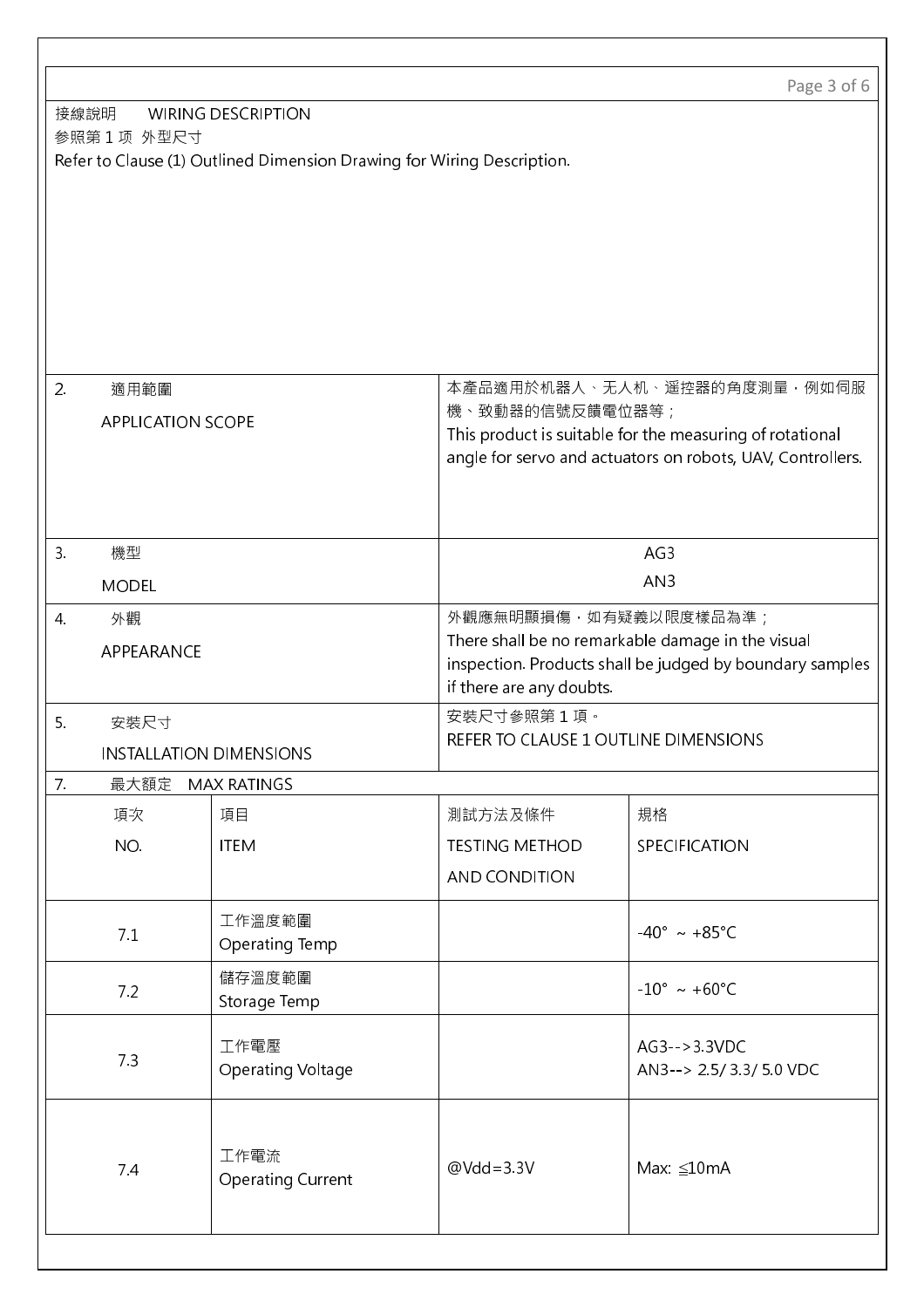Page 4 of 6

|8. 規格 SPECIFICATION

|       | 旋轉方式                               | 旋轉軸操作                        | Optional Hollow Shaft D Rotor                   |  |
|-------|------------------------------------|------------------------------|-------------------------------------------------|--|
| 8.1   | Rotation type                      | Shaft Rotating               | 2.0x1.5 'D'字形通心转轴                               |  |
|       | 軸旋轉角度                              |                              | 360° Mechanical                                 |  |
| 8.2   | Shaft Rotating Angle               |                              |                                                 |  |
|       |                                    |                              | 360°机械旋转角度                                      |  |
| 8.3   | 連續電氣角度                             | 軌跡測試儀                        | 360°                                            |  |
|       | <b>Electrical Continuity Angle</b> |                              |                                                 |  |
|       | 有效電氣角度(輸出電壓變化範                     |                              |                                                 |  |
| 8.4   | 圍)                                 | 軌跡測試儀                        | 360° Linear                                     |  |
|       | <b>Effective Electrical Angle</b>  |                              |                                                 |  |
|       | 輸出電氣角度误差                           | 24-bit 信号采集卡                 | $@θ = 50%$<br>$AG3 \rightarrow \pm 1^{\circ}$   |  |
| 8.4.1 | Output Electric Angle Error        | 24-bit acquisition sys.      | $AN3 \rightarrow \pm 3^{\circ}$<br>$@θ = 50\%;$ |  |
| 8.5   | 功率                                 |                              | $≤ 0.05W$                                       |  |
|       | Power                              |                              |                                                 |  |
| 8.6   | 旋轉扭力                               | 以输出齿操作                       | $20 \pm 10$ gf.cm;                              |  |
|       | Rotational Torque                  | Insert Output Shaft          |                                                 |  |
| 8.7   | 輸出電壓范围                             | 精密電錶                         | 0V~Vdd                                          |  |
|       | Output Voltage Offset              | Precision Multi-meter        |                                                 |  |
| 8.8   | 獨立線性                               | 軌跡測試儀                        | $AG3 -> \leq \pm 1\%$ @ $\theta = 50\%$         |  |
|       | Independent Linearity              |                              | AN3--> $\leq \pm 3\%$ @ $\theta$ =50%           |  |
| 8.9   | 軸晃動間隙                              | 投影儀                          | Max.±2°                                         |  |
|       | <b>Shaft Rotation Wobble</b>       | <b>Engineering Projector</b> |                                                 |  |
|       | 雜音 (mV)                            | 萬用表、示波器                      | AG3≦12mV                                        |  |
| 8.10  | Noise                              | Multimeter ·                 | AN3≦30mV                                        |  |
|       |                                    | Oscilloscope                 |                                                 |  |
| 8.11  | 刷新頻率                               | 示波器                          | AG3≦8.3KHz                                      |  |
|       | Refresh Frequency                  | Oscilloscope                 | AN3≦3.9KHz                                      |  |
|       |                                    |                              |                                                 |  |
|       |                                    |                              |                                                 |  |
|       | 最高轉速                               | 頻率計                          | AG3≧3600 RPM                                    |  |
| 8.12  | Max Revolution                     | Frequency Meter              | AN3≥600 RPM                                     |  |
|       |                                    |                              |                                                 |  |
|       |                                    |                              |                                                 |  |
|       |                                    |                              |                                                 |  |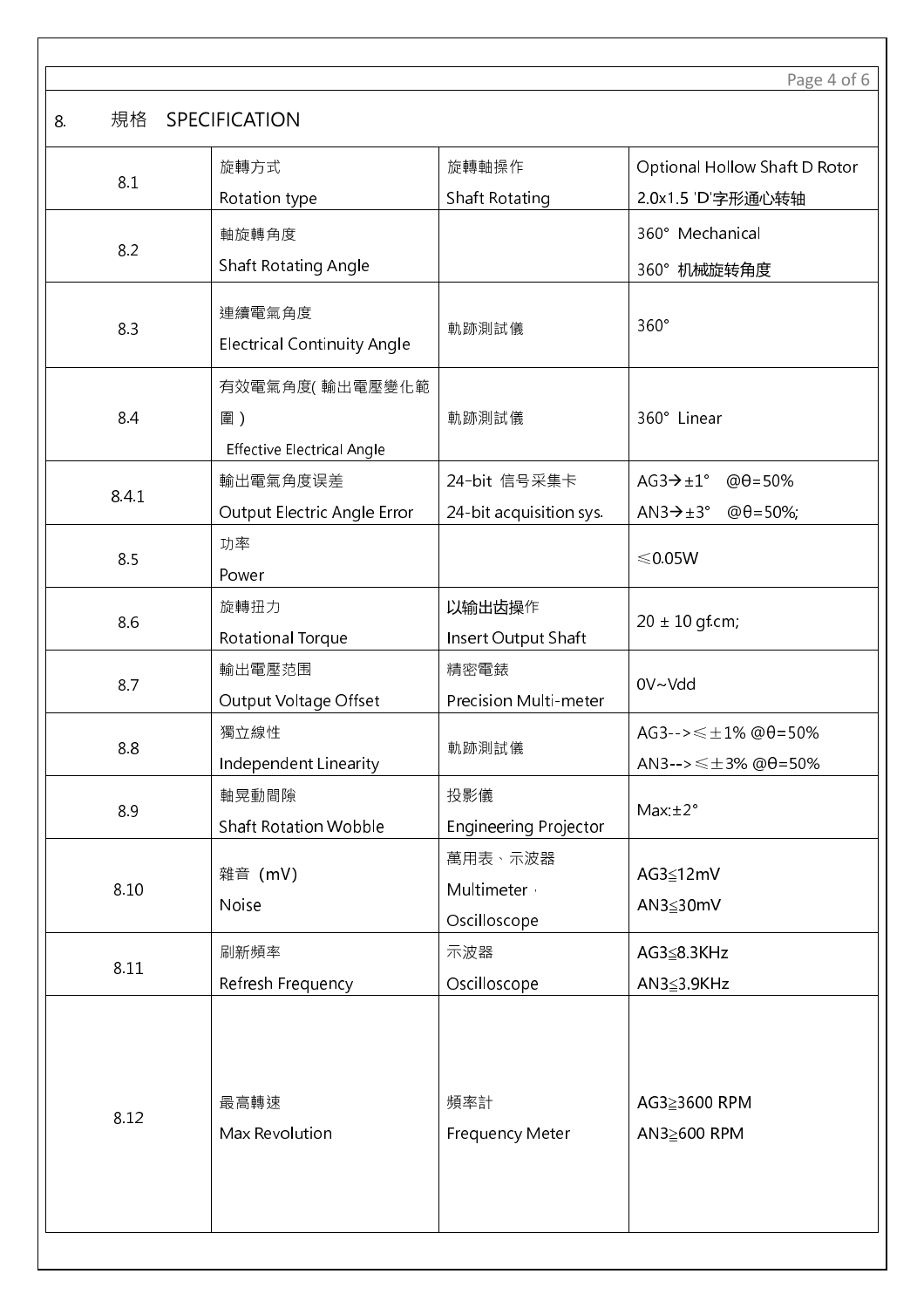|      |                                              |                                                      | Page 5 of 6                                                                                                          |
|------|----------------------------------------------|------------------------------------------------------|----------------------------------------------------------------------------------------------------------------------|
| 8.13 | 上電輸出響應時間<br>Power On Output Response         | 精密電錶<br>Precision Multi-meter                        | ≤1 ms                                                                                                                |
| 8.14 | 輸出訊號範圍<br>Output Voltage Range               | @Vdd=2.5/3.3/5V                                      | 0~Vdd@360°                                                                                                           |
| 8.15 | 中立點輸出變化<br><b>Center Output Variation</b>    | 輸出及軌跡測試系統<br>Output & Tracking<br>Testing System     | $AG3--+10mV@(1/2)Vdd$<br>$AN3--+30mV@(1/2)Vdd$                                                                       |
| 8.16 | 輸出电压偏置<br>Output Voltage Offset              | 輸出及軌跡測試系統<br>Output & Tracking<br>Testing System.    | $AG3 \rightarrow \cong 12mV$<br>$ANS\rightarrow \cong 30mV$                                                          |
| 8.17 | 輸出軌跡<br>Output Tracking<br>(360° continuous) | 輸出及軌跡測試系統<br>Output & Tracking<br>Tester             | 线性 Linear<br>vdd<br>$\pmb{0}$<br>360                                                                                 |
| 8.18 | 輸出電壓解析度 (@360°)<br>Output Resolution(@360°)  | 精密電錶<br><b>Precision Multimeter</b><br>$@Vdd = 3.3V$ | AG3: 12 bit<br>AN3: 9~10 bit                                                                                         |
| 8.19 | 输出信号及接口<br>Output Signal & I/F               | 标准: Analog, Linear<br>选配: I2C, PWM                   | Analog-->AG3,AN3<br>I2C: to be released 2019Q2<br>PWM: to be released 2019Q2                                         |
| 8.20 | 中立点<br><b>Center Position</b>                | 以万用表量测 Vout 端子<br>及 Gnd:<br>输出电压~=1/2 Vdd            | D 形贯穿轴平面朝 3x 排端子<br>参考1图纸<br>D rotor flat edge downward<br>to 3x terminals side.                                     |
| 8.21 | Recommended user's<br><b>Filter Circuit</b>  | 3.3V<br>ᡐ<br>Vdd                                     | Gnd<br>AX3<br>Vout<br>Gnd<br>$0.01^\sim$<br>$10K\Omega$<br>$0.1 \mu F$<br>V---<br>Gnd<br>Vout<br>To MCU<br>Or<br>PLC |